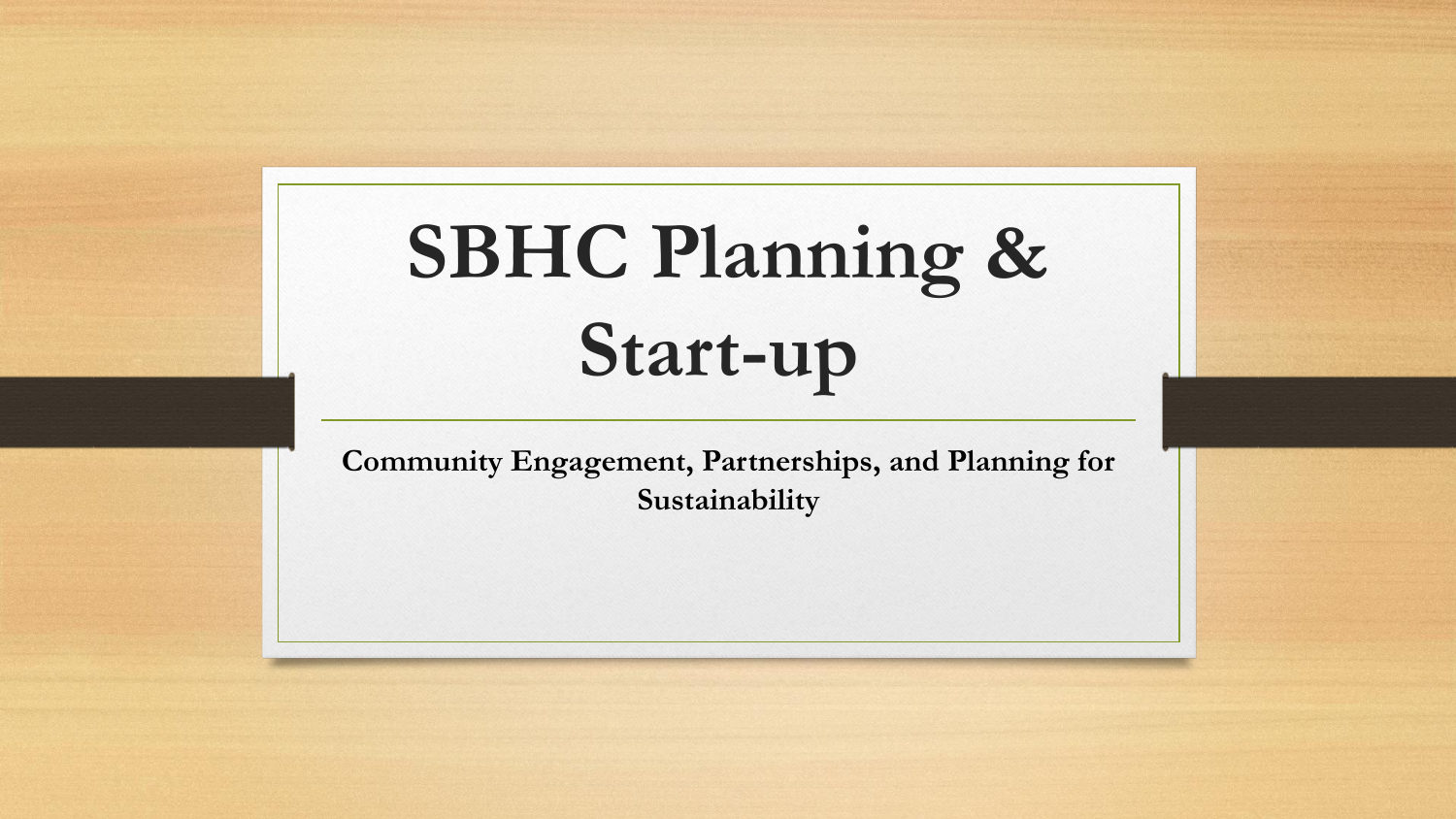### Overview

- Introductions
- Disclosure
- Objectives
- SBHC start-up plan, options, and minimum essentials: the Vashon story
- Panel discussion and Q&A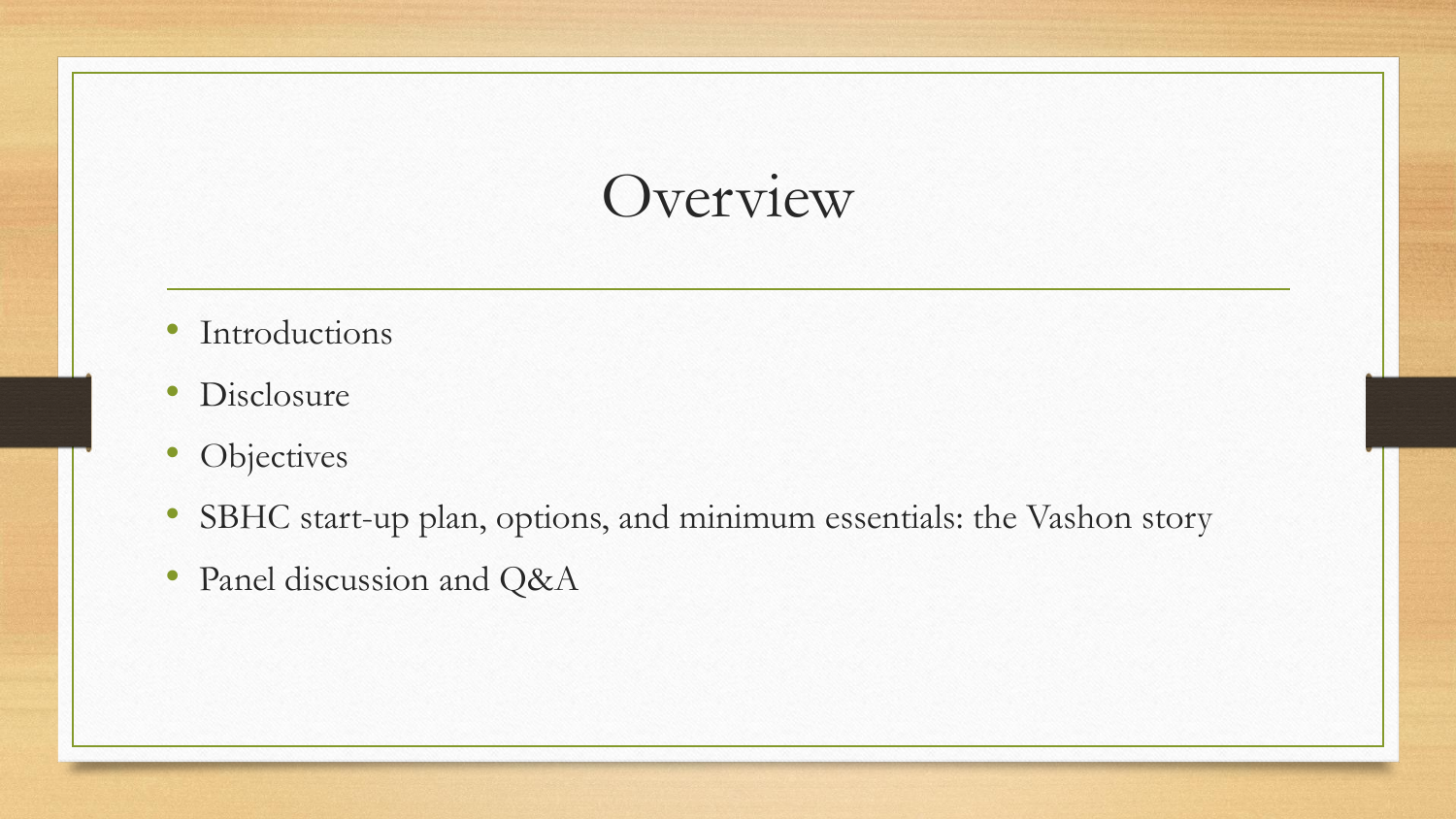# Objectives

- Define key elements of SBHC planning and start-up
- Understand key elements of SBHC partnership development and planning for sustainability
- Learn to right size your start-up plans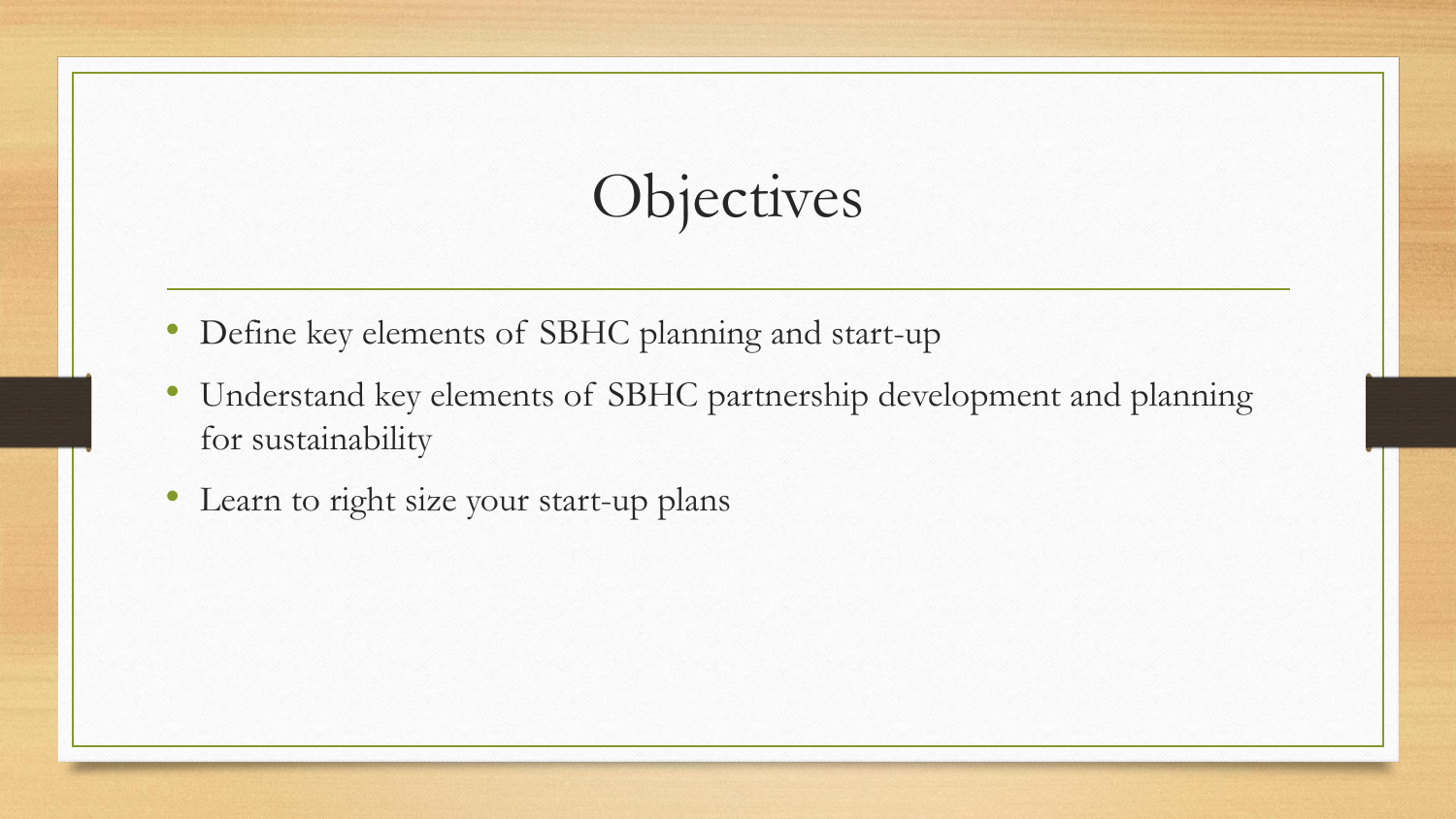# The Vashon Story

- Timeline
- Circumstances, Modifications, Partnerships
- Sustainability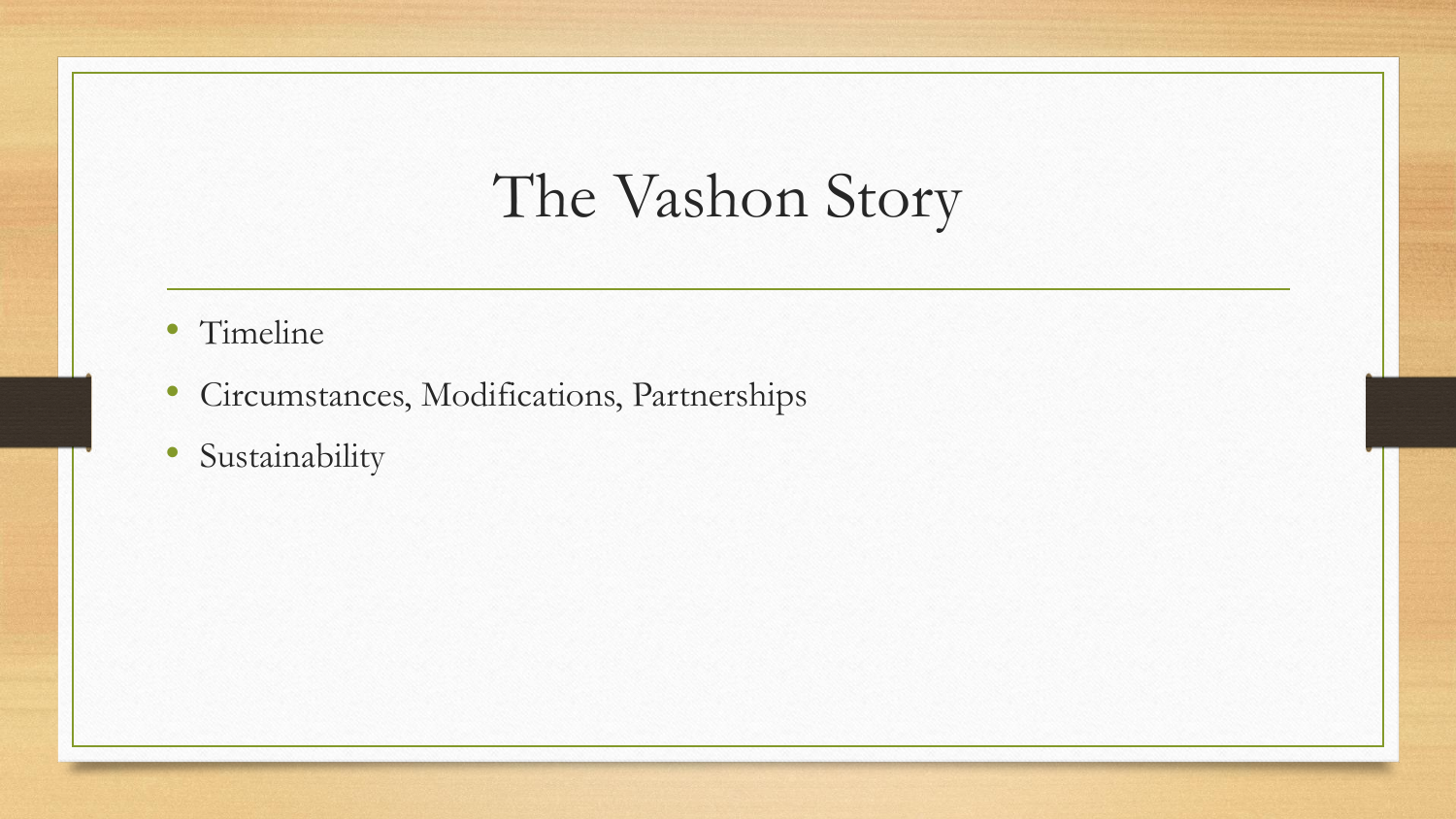| <b>SBHC Planning Activity</b>                                                              | <b>Start Date</b> End Date |           | <b>Duration</b><br>(days) | <b>Status</b> | $31-Na$<br>$15-Ma$ | LApr | L5-Apr | VeW-1<br>29-Apr | L5-May | $29 - Ma$ | Bun | $15 - Jun$<br>$29$ -Jun | $1 - J$ ul | $15 - J$ ul | $29 -111$ | L-Aug | 15-Aug<br>$29 - Aug$ | $-5ep$ | 15-Sep | 30-Sep | $L5-Oct$<br>$1-0ct$ | $31-0ct$ | $1-Nov$ | $30-Nov$<br>$15-Nov$ |
|--------------------------------------------------------------------------------------------|----------------------------|-----------|---------------------------|---------------|--------------------|------|--------|-----------------|--------|-----------|-----|-------------------------|------------|-------------|-----------|-------|----------------------|--------|--------|--------|---------------------|----------|---------|----------------------|
| SBHC sponsor & SD admin. regular meetings                                                  | 1-Mar                      | 31-Dec    | 306                       | In Process    |                    |      |        |                 |        |           |     |                         |            |             |           |       |                      |        |        |        |                     |          |         |                      |
| School Board approval of partnership                                                       | 1-Apr                      | 15-Apr    | 15                        | Completed     |                    |      |        |                 |        |           |     |                         |            |             |           |       |                      |        |        |        |                     |          |         |                      |
| Partners ID temporary (if applicable) and permanent SBHC space                             | 15-Apr                     | 29-Apr    | 15                        | Completed     |                    |      |        |                 |        |           |     |                         |            |             |           |       |                      |        |        |        |                     |          |         |                      |
| School Board approval of MOU and Lease                                                     | 1-May                      | 15-May    | 15                        | Completed     |                    |      |        |                 |        |           |     |                         |            |             |           |       |                      |        |        |        |                     |          |         |                      |
| Develop SBHC FAQs & share with SD admin. for dissemination                                 | 15-May                     | 29-May    | 15                        | Completed     |                    |      |        |                 |        |           |     |                         |            |             |           |       |                      |        |        |        |                     |          |         |                      |
| Post JDs for SBHC positions                                                                | 15-May                     | 29-May    | 15                        | Pending       |                    |      |        |                 |        |           |     |                         |            |             |           |       |                      |        |        |        |                     |          |         |                      |
| SD admin. shares key back-to-school dates w/ SBHC sponsor for outreach                     | $1$ -Jun                   | 15-Jun    | 15                        | Pending       |                    |      |        |                 |        |           |     |                         |            |             |           |       |                      |        |        |        |                     |          |         |                      |
| IT needs assessment and programming list for SBHC space                                    | $1$ -Jun                   | 15-Jun    | 15                        | Pending       |                    |      |        |                 |        |           |     |                         |            |             |           |       |                      |        |        |        |                     |          |         |                      |
| If remodelling: finalize scope of work and timeline for permanent SBHC                     | $1$ -Jun                   | 15-Jun    | 15                        | Pending       |                    |      |        |                 |        |           |     |                         |            |             |           |       |                      |        |        |        |                     |          |         |                      |
| Set-up meetings w/ community health providers to introduce SBHC                            | $1$ -Jun                   | 15-Jun    | 15                        | Pending       |                    |      |        |                 |        |           |     |                         |            |             |           |       |                      |        |        |        |                     |          |         |                      |
| <b>Prepare SBHC Registration packets and brochures to send to families</b>                 | 15-Jun                     | 29-Jun    | 15                        | Pending       |                    |      |        |                 |        |           |     |                         |            |             |           |       |                      |        |        |        |                     |          |         |                      |
| If remodelling: Construction planning, design, pre-construction, permitting, bidding, etc. | $1$ -Jul                   | 31-Dec    | 184                       | Pending       |                    |      |        |                 |        |           |     |                         |            |             |           |       |                      |        |        |        |                     |          |         |                      |
| Send Registration packets and brochures to printers                                        | $1$ -Jul                   | $15$ -Jul | 15                        | Pending       |                    |      |        |                 |        |           |     |                         |            |             |           |       |                      |        |        |        |                     |          |         |                      |
| Purchase/order furniture and minor equipment for SBHC                                      | $1$ -Jul                   | $15$ -Jul | 15                        | Pending       |                    |      |        |                 |        |           |     |                         |            |             |           |       |                      |        |        |        |                     |          |         |                      |
| Submit applications: business licences, property tax exempt status, etc.                   | $1$ -Jul                   | $15$ -Jul | 15                        | Pending       |                    |      |        |                 |        |           |     |                         |            |             |           |       |                      |        |        |        |                     |          |         |                      |
| ID contracted janitorial service for SBHC                                                  | $15$ -Jul                  | $29$ -Jul | 15                        | Pending       |                    |      |        |                 |        |           |     |                         |            |             |           |       |                      |        |        |        |                     |          |         |                      |
| Set-up service agreements: shredding, medical gas, labs, office and medical supplies, etc. | $15$ -Jul                  | $29$ -Jul | 15                        | Pending       |                    |      |        |                 |        |           |     |                         |            |             |           |       |                      |        |        |        |                     |          |         |                      |
| Install furniture, minor equipment, signage, vaccine fridge and freezer                    | 1-Aug                      | 15-Aug    | 15                        | Pending       |                    |      |        |                 |        |           |     |                         |            |             |           |       |                      |        |        |        |                     |          |         |                      |
| Install IT equipment                                                                       | 1-Aug                      | 15-Aug    | 15                        | Pending       |                    |      |        |                 |        |           |     |                         |            |             |           |       |                      |        |        |        |                     |          |         |                      |
| <b>Order vaccines</b>                                                                      | 1-Aug                      | 15-Aug    | 15                        | Pending       |                    |      |        |                 |        |           |     |                         |            |             |           |       |                      |        |        |        |                     |          |         |                      |
| Order office supplies, medical supplies, student outreach supplies                         | 1-Aug                      | 15-Aug    | 15                        | Pending       |                    |      |        |                 |        |           |     |                         |            |             |           |       |                      |        |        |        |                     |          |         |                      |
| Monitor vaccine fridge and freezer temps for 2 weeks prior to storing vaccines             | 15-Aug                     | 29-Aug    | 15                        | Pending       |                    |      |        |                 |        |           |     |                         |            |             |           |       |                      |        |        |        |                     |          |         |                      |
| SBHC presented at All -Staff school meeting                                                | 15-Aug                     | 29-Aug    | 15                        | Pending       |                    |      |        |                 |        |           |     |                         |            |             |           |       |                      |        |        |        |                     |          |         |                      |
| SBHC outreach at school open house, curriculum night, etc.                                 | 15-Aug                     | 29-Aug    | 15                        | Pending       |                    |      |        |                 |        |           |     |                         |            |             |           |       |                      |        |        |        |                     |          |         |                      |
| SBHC opens on 1st day of school                                                            | 1-Sep                      | $1-Sep$   | $\mathbf{1}$              | Pending       |                    |      |        |                 |        |           |     |                         |            |             |           |       |                      |        |        |        |                     |          |         |                      |
| SBHC conducts outreach during fall months                                                  | 15-Sep                     | 31-Dec    | 108                       | Pending       |                    |      |        |                 |        |           |     |                         |            |             |           |       |                      |        |        |        |                     |          |         |                      |
| Set-up regular meetings w/ community health providers to discuss SBHC implementation       | $15-Sep$                   | 31-Dec    | 108                       | Pending       |                    |      |        |                 |        |           |     |                         |            |             |           |       |                      |        |        |        |                     |          |         |                      |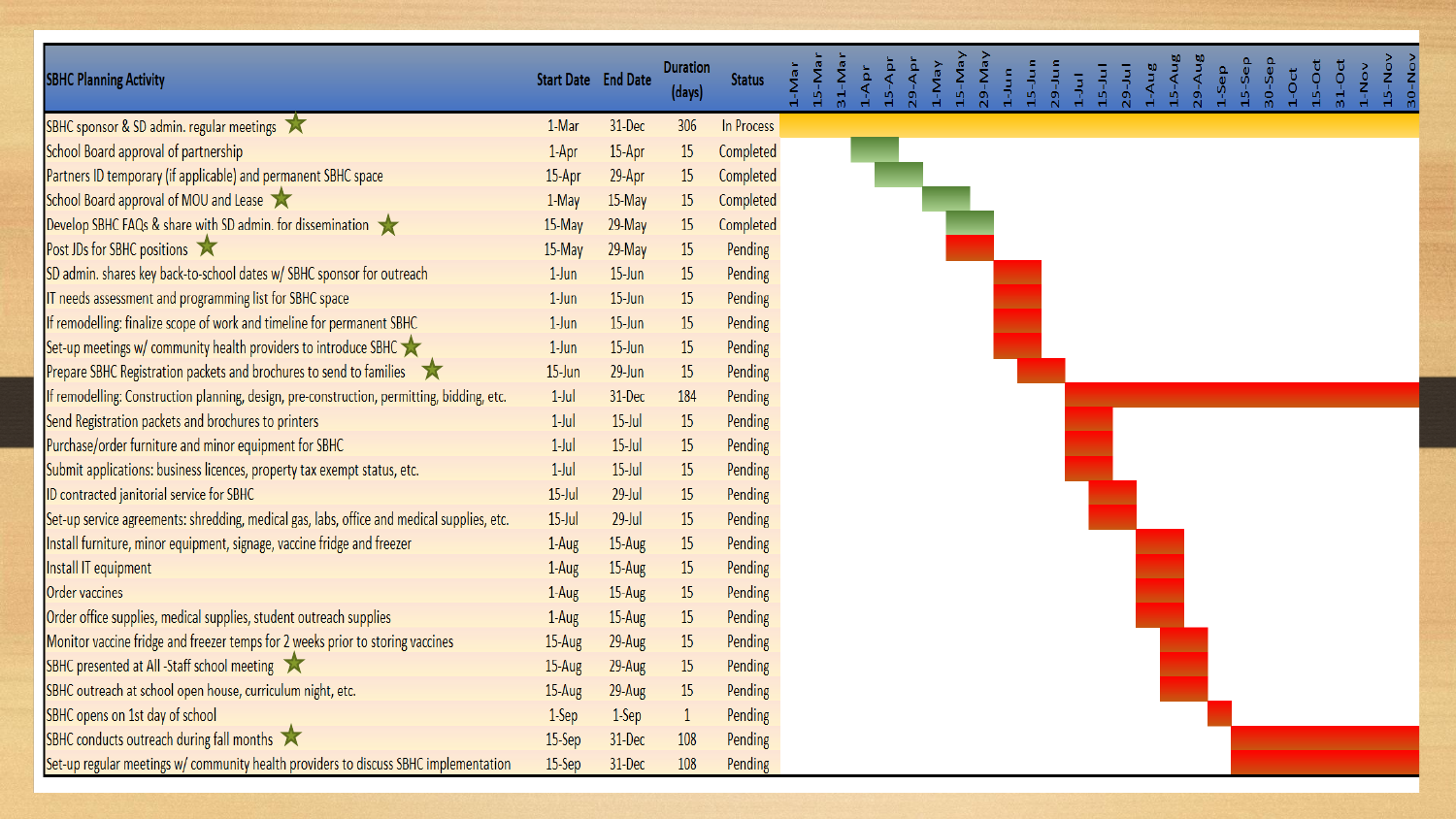## Circumstances, Modifications, Partnerships

- What comes first? Funding? Partnerships? Community buy-in?
- A one size SBHC model does not fit all communities.
- Start with the key partnership (school and health care provider) and identify champions who will lead the work through the planning phase.
- If you build it, they will come.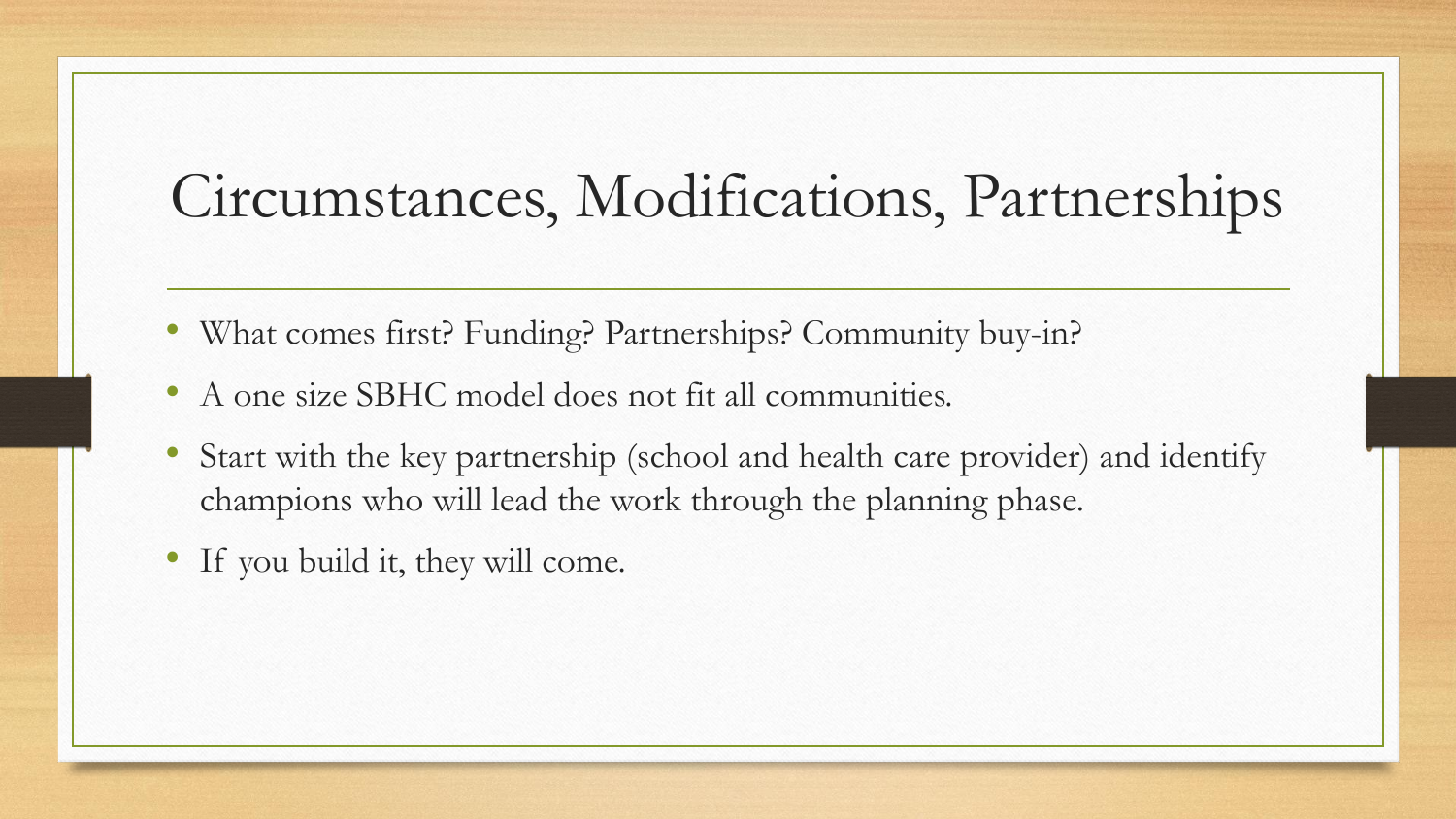# Sustainability

- Maintain a continuous presence to build relationships and trust among students, families, teachers, administration, etc.
- Work closely with the school nurse (co-locate if possible)
- Maximize appointment slots while maintaining flexibility to meet students' urgent needs.
- Bill insurance for eligible services, ensure that all services are eligible, and help students and families enroll in insurance if they don't have it.
- Keep your staffing model lean.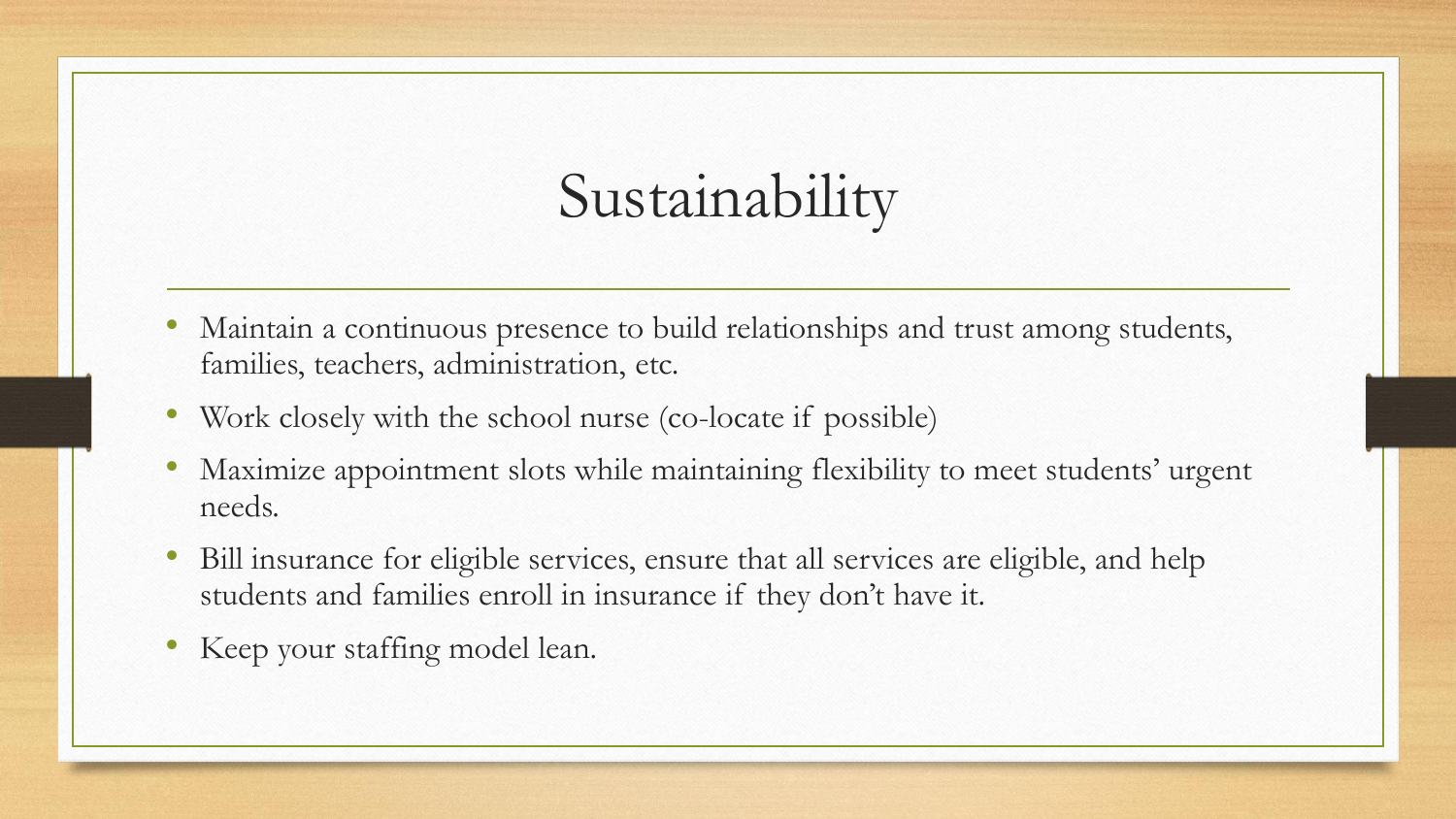## Your Community

- Potential SBHC health care partners/sponsors do not need to have an established SBHC model.
- SBHC sponsors can include any qualifying health center operator, e.g. private and public health care providers, Federally Qualified Health Centers, and non-profit health organizations.
- Grants and/or levy funding may not be available in your community so developing a business plan that promotes sustainability will be necessary.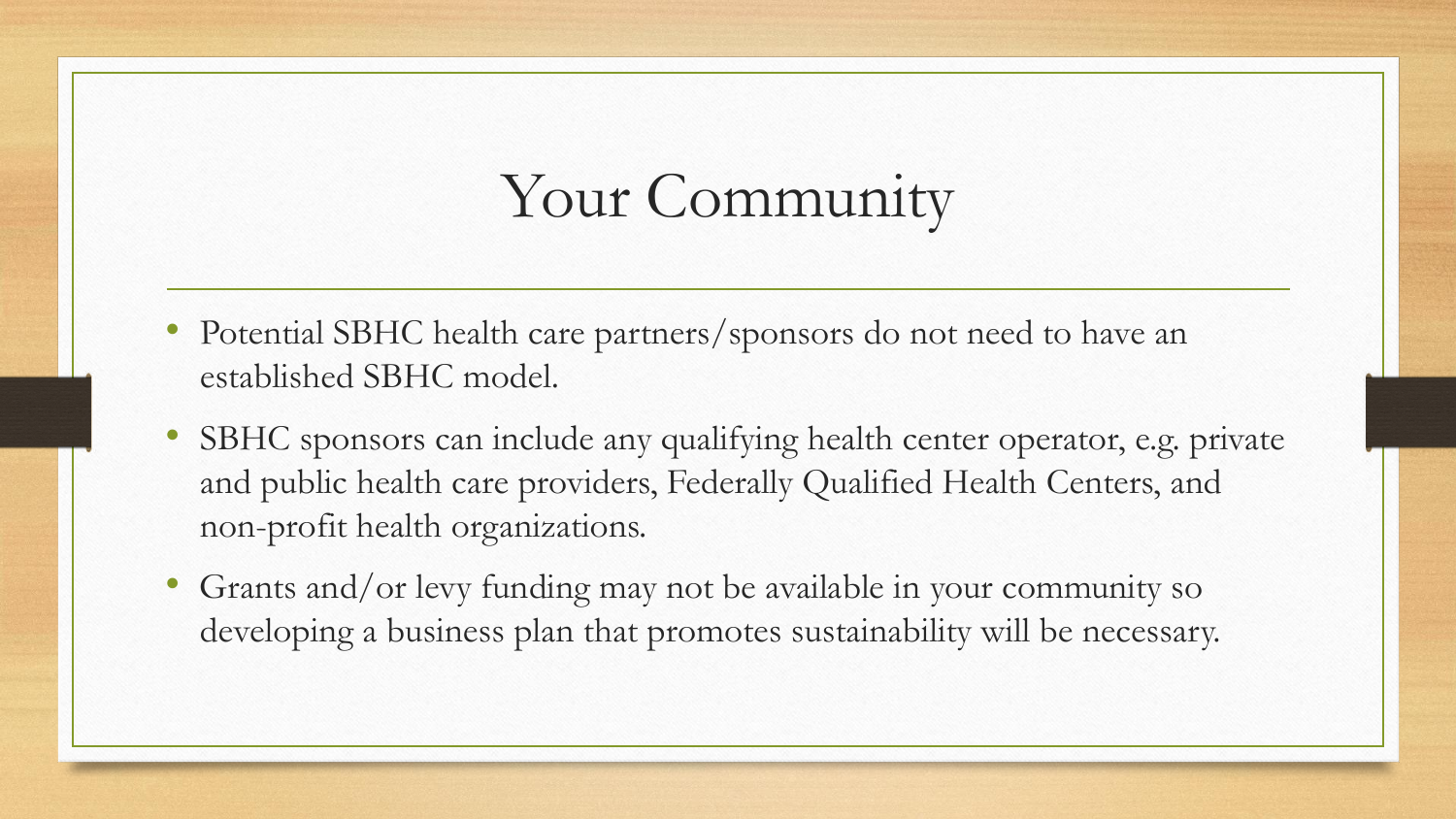#### The Panel

- **John Jones**, Principal, Oakland High School, Tacoma
- **Katherine Gudgel**, Manager of Community and Social Services, Healthpoint, Renton
- **Stacia Fisher**, Manager ED Social Work & School Based Health Programs, Swedish Medical Center, Seattle
- **Staci George**, Quality Assurance Coordinator, Community Health of Central Washington, Yakima